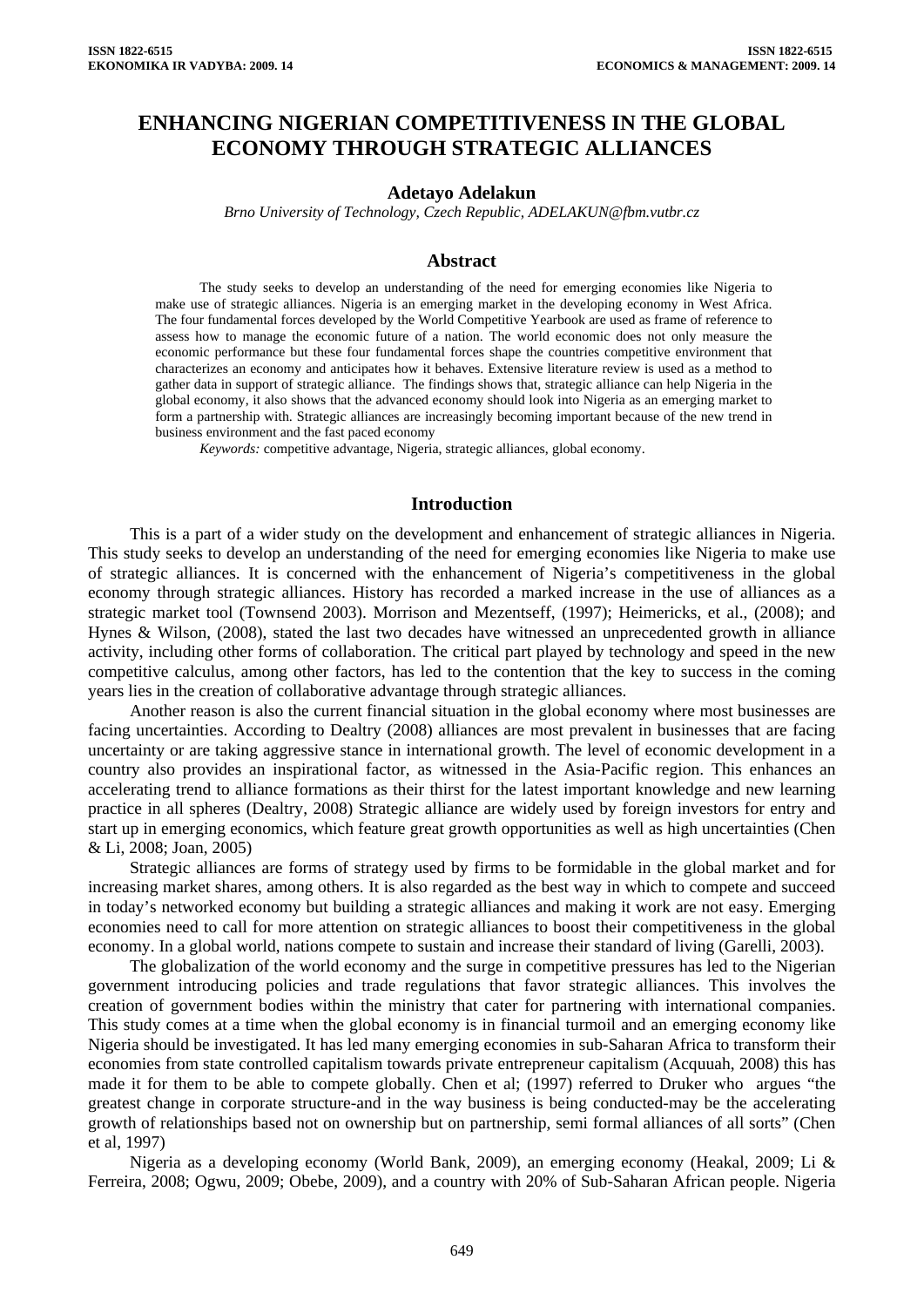has estimated proven oil reserves of 32 billion barrels and is the  $6<sup>th</sup>$  largest producer in the Organization of petrol Exporting countries (OPEC). In this study Nigeria could be referred to as an emerging economy.

The research method used in this paper is mainly qualitative in nature, using collected secondary data and applying a wide range of literature reviews on the subject. This corresponds with Yin (1994) which states that one of the main sources of data collection is through documentation review. The extensive view captures the important of the subject and how significant it is in the global world.

One of the objectives of this paper is to show that strategic alliance could be a tool in enhancing the competitiveness of Nigeria in the global economy. It also aims at informing partners from developed market to be strategically flexible in using their resources and capabilities to take advantage of existing and new opportunities available to them in this market. It is also aimed at showing the primary intent of government in introducing policies that will encourage strategic alliance. This paper will exhibit through the overall literature review that direct commitment to strategic alliances has a direct and indirect impact on the competitiveness of the country.

Using Strategic alliance in boosting Nigerian competitive advantage in this study is based on the companies operating alliances outside the shores of the country thereby increasing the countries earning in the global economy.

#### **Theories: Competition and strategic Alliances**

The increase importance of strategic alliance has resulted in growing interest in theorizing their causes and consequences. However, the diversity of the phenomenon challenges our ability to develop all encompassing theories since all theory does not support or to be a comprehensive theory of strategic alliances. Grant and Fuller (2004) recognizes that in strategic alliances, there are likely to be multiple motives and that a single theory cannot address all types of alliances. Given the different insights provided by various theories, international alliance research is suggested to have moved towards integration of multiple views (Chin & Li, 2008).

Researchers has been studying strategic alliances for some time particularly from the perspective of transaction cost economy (Townsend, 2003; Dan & Teng, 2008; Hynes and Wison, 2008). Other theory that has been used to understand strategic alliances include game theory, risk perception, agency theory, network theory and resource based view of the firm (Das &Teng, 2008). The resource based view theory which will be used in this paper to support the motive for strategic alliances as a tool in enhancing Nigerians competitiveness in the Global economy.

Concentrating on the firms core competence and outsource other functions can be of factor here to undergo a strategic alliance; this is where the theory of comparative advantage comes in. Daniel & Radabaugh, (1998) referred to Ricardo who reasoned that there will be global efficiency gains from trade if a country specializes in those products that it can produce more efficiently than other products, without regard to absolute advantage. A company will gain if it concentrates its resources on producing the products it can produce most efficiently, it then can collaborate strategically with companies in other countries with which has natural or acquired resources, knowledge of those particular areas in which it has relinquished (Daniel & Radabaugh, 1998, pp, 226).

Then the theory of comparative advantage by porter (1990) states that a nations competitive advantage is not dependent on its natural resources alone; it depends on innovation and the capacity to upgrade its products and services, driven by domestic rivalry and aggressive local suppliers and customers. Porter argues that sustainable economic growth is more aligned to the ability to innovate and upgrade and that no nation will be competitive in every industry but will be competitive in certain fields. These leads to the determinants of national competitive advantage (Hill 1997, Pg, 124; Stone & Ranchhod, 2006; Davies & Ellis, 2000).

Initial research had indicated that resource based theory would be the most widely applied means of explaining the alliance phenomenon (Das & Teng 2000; Grant & Fuller, 2004; Townsend, 2003., Chen & Li 2008, Das & Teng 2008). Resource based theory gives researchers a means to understand how alliances can help businesses achieve key strategic goals, creating or sustaining a competitive advantage and thereby exacting economic rents, or a level of profitability that outpaces its competitors (Townsend, 2003). The resource-based view, a model from strategic management research, has recently emerged as an alternative approach to study international alliances (Chen & Li, 2008).

According to the resource-based view, strategic alliances are devices for firms to access complimentary resources beyond boundaries or to utilize opportunities resulting from their ownership of certain resources. A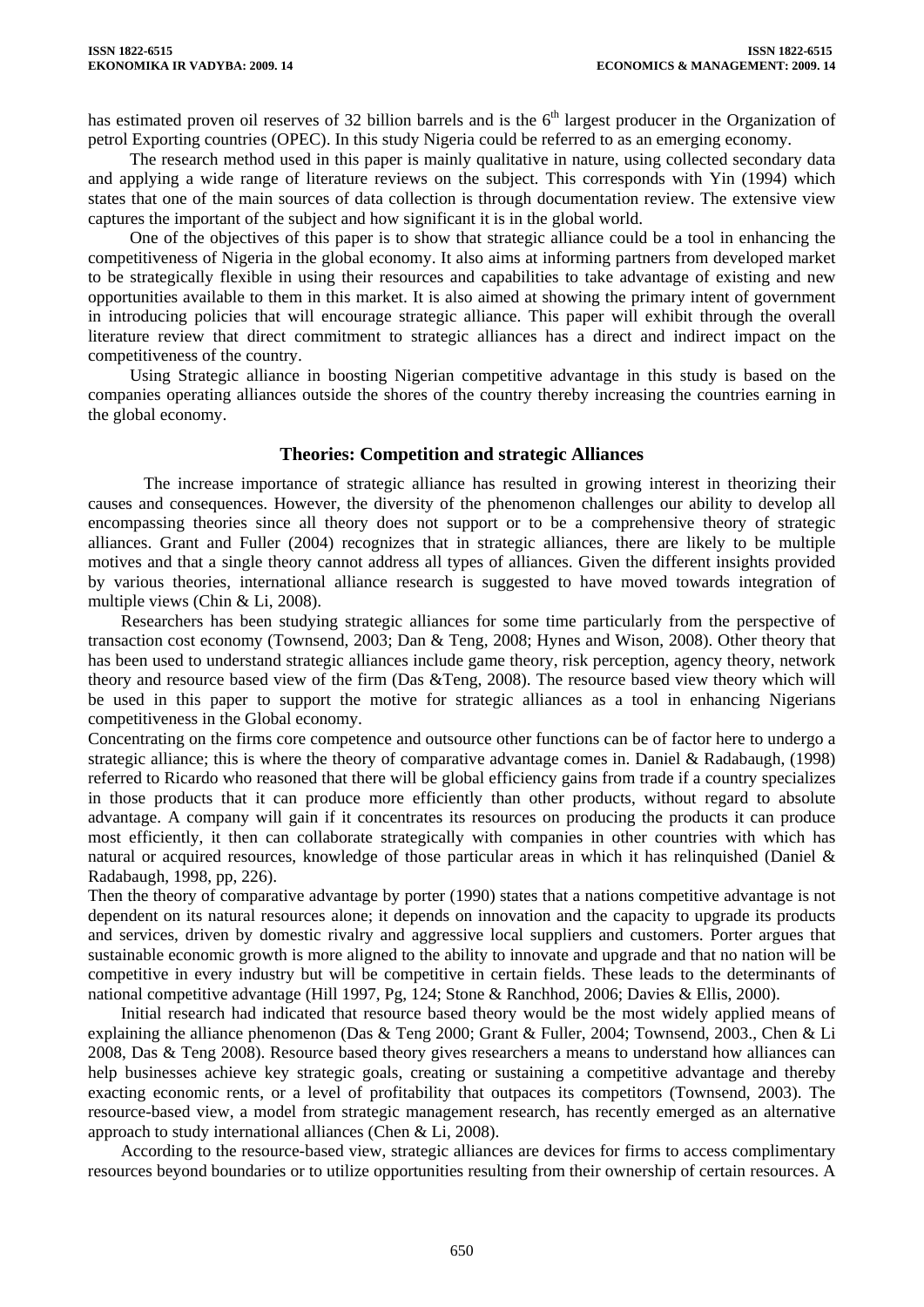firm's resource commitment to an alliance has significant impact on alliance performance (Chen & Li, 2008). The emergence of resource-based approaches to strategy has provided a broader basis upon which to build a theory of inter-firm cooperation that lead to a sustainable competitive advantage (Grant & Fuller, 2004; Fahy, 2002, Acquaah, 2008)

# **Definitions**

In the World Competitiveness yearbook (2003) two types of definitions are currently in use: An academic definition:

"Competitiveness of nations is a field of economic knowledge, which analyses the facts and policies that shape the ability of a nation to create and maintain an environment that sustains more value creation for its enterprises and more prosperity for its people"

A business definition

"Competitiveness of nations looks how nations create and maintain an environment which sustain the competitiveness of its enterprises"

The author is focusing on the business definition to show how a country can be competitive in the Global economy by shaping its policies and development to the advantage of its enterprises. Some nations support competitiveness more than others by creating an environment which facilitates the competitiveness of enterprises and encourage long-term sustainability. The fundamental principle, which allows the distinction between notions of competitiveness of nations and competitiveness of enterprises, focuses on where the creation of economic value takes place. That economic value is only created within the context of an enterprise. Competitiveness of nations focuses on the policies implemented by nations to shape the environment around enterprises (Garelli, 2003).

The term Strategic alliance has been used to refer to agreements characterized by the commitment of two or more firms to reach a common goal entailing the pooling of their resources and activities. Within such alliances, the parties maintain autonomy but are bilaterally dependent to a non-trivial degree (Fuller & Grant, 2008). It is also defined as a variety of long term both equity or non-equity collaboration between firms established to gain competitive edge for the partners (Culpan, 2008; Das & Teng, 2008). Alliances are essentially a means of extending the core capabilities of a firm through a relationship with another firm (Townsend, 2003).A nation's environment hinders or supports this process through its policies.

# **Policies creating an enabling environment in Nigeria**

Nigeria is encouraging foreign investments by building up its image and its economy. According to the CIA fact book on Nigeria, the Nigerian GDP rose strongly in 2007, (GDP - real growth rate: 6.4% (2007), based largely on increased oil exports and high global crude prices. Newly elected President YAR'ADUA has pledged to continue the economic reforms of his predecessor and the proposed budget for 2008 reflects the administrations emphasis on infrastructure improvements. Infrastructure is the main impediment to growth. The government is working toward developing stronger public-private partnerships for electricity and roads. (CIA Factbook, 2008).

 According to Porter (1990), government can influence (and be influenced). Policies, however, can be changed, introduced or developed to increase the competitiveness of a nation. The state continues to shape the competitiveness environment in many different ways via taxation, education, or health. Competitiveness is shifting today from tangibles to intangibles, from tons of goods to bytes of information. Competitiveness is entering the knowledge economy (Garelli, 2003)

Recently in Nigeria, the policies of the new administration has introduced what they called the seven point agenda to accommodate seven major government issues in (a)power and energy, (b), Food security and agriculture, (c),wealth creation and employment, (d)mass transportation, (e)land reform, (f)security plus (g)qualitative and functional education (Ogwu, 2009) However in the eyes of the public, the state remains the ultimate guarantor of the integrity of the infrastructure of a country. Even of it has delegated the operational responsibility to the private sector (Garelli, 2003) government do have an important role in providing infrastructure, for example, telecommunication private industry will not build that in advance of market (Shurchuluu, 2002).

Effective regulations address market failures that inhibit productive investment and reconcile private and public interests, good economic governance in areas such as taxation, regulation, and business licensing is a fundamental pillar for the creation of a favorable business environment (World Bank, 2007)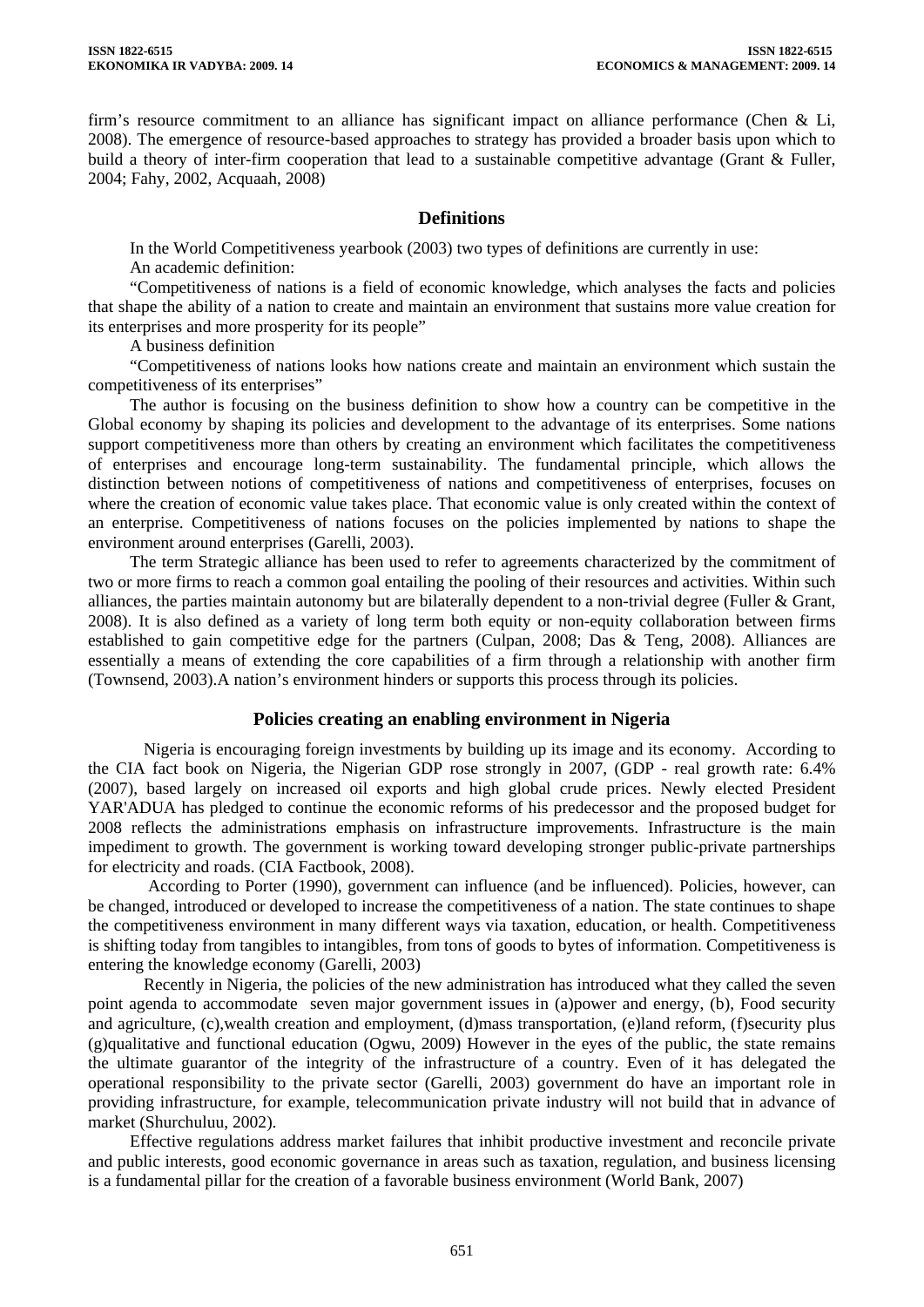# **The competitive cube**



**Figure 1.** IMD World Competitive Yearbook 2003

#### Attractiveness vs. aggressiveness

Traditionally, competitiveness was linked to the international aggressiveness of countries, that is, exports and foreign direct investments, Germany, Japan, (Garelli, 2003). Some nations manage their competitiveness by being attractive, e.g Singapore, Ireland through incentives (Garelli, 2003). Bangalore makes India an attractive country with software outsourcing to increase their competitiveness in the global economy. Bangalore's is particularly attractive because of the availability of engineering talent with global experience (Nair et al, 2007). In aggressiveness, the motives of strategic alliance are varied but they often include market access (Hill, 1997,pg 404). The ways in which firms are managed and choose to compete (Walter, 2005)

# Proximity vs. Globality

In most cases, nations must deal with two types of coexisting economies: the economy of proximity and that of Globability. The economy of proximity comprises of traditional activities; crafts, social and personal services while the economy of Globability is composed of companies with international operations. It assumes that production not need close to the end users (Garelli 2003). In the international arena, multinational companies may enter foreign markets by acquiring a local company; seek the resources of their local partners, by joint ventures (Das & Teng, 2000).

# Assets vs processes

Nations also manage their competitiveness environment by relying more heavily on assets or on processes, some nations might be rich in natural resources but are not necessarily competitive, e.g. Brazil, Nigeria. Other nations as Singapore are poor in resources and have relied essentially on transformation processes and become more competitive (Garelli 2003) and one of the reason of forming alliances is either (1) to obtain others resources; and (2)to retain and develop one's own resource by combining them with others' resources( Das & Teng, 2000) Forging an alliances enables a firm to focus on its core skills and competencies while acquiring other components or capabilities it lacks in the market place (Chan et al, 1997).

# Individual risk taking vs social cohesiveness

The fourth force shaping the competitiveness of a country is the distinction between a system that promotes individual risk and the one that preserves social cohesiveness, the Anglo-Saxon model is characterized by emphasis on risk, deregulation, privatization and the responsibility of the individual, in contrast, the continental European Model relies heavily on social consensus, a more egalitarian approach to responsibilities and an extensive welfare system (Garelli, 2003), and strategic alliance supports the risk taking of individual company decision. In 1988 for example, the level of direct investment abroad by American companies was three times that of Japanese firms (Albert, 1997, p33)

Alliance will affect competition at two levels: *within the alliance itself* (i.e., between the partner) and outside the alliance (i.e., between the alliance pair and third parties). Gomes –Casseres (2006) refer to this as the "mixing" and "nesting approaches". Alliances seem to intensify rather than reduce competition. Gomes-Casseres, (2006) argues that Adam smith himself provided a key insight that explains the puzzle: the idea of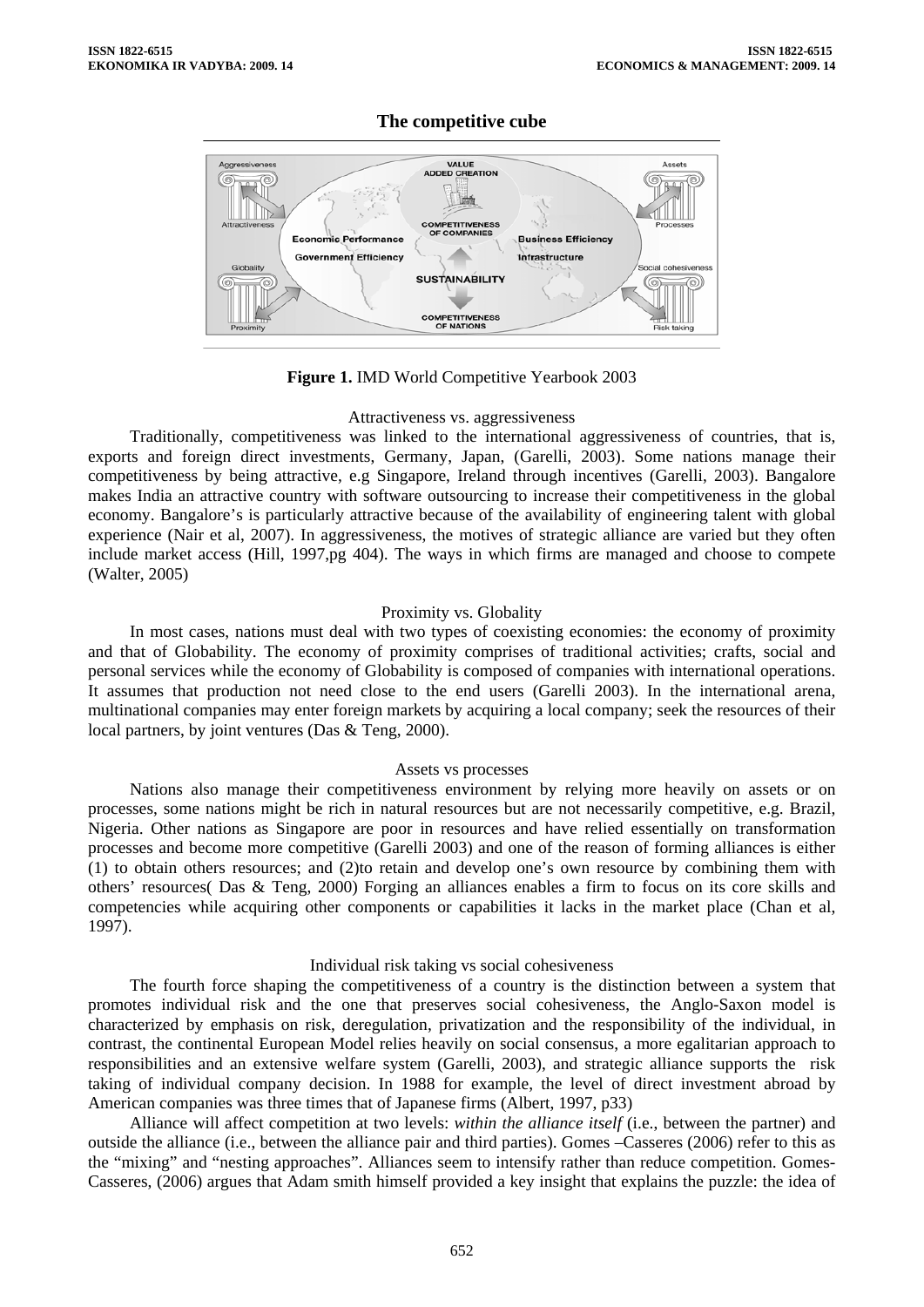the division of labor, factories in which workers specialized in one or a few tasks, could be more productive than those in which each worker performed every task. This idea is also at the core of many alliance; frequently, each partner in an alliance specialize in what it does best, thus making the pair more competitive than the members would be each by itself.

In developing countries, Khanna and Rivkin (2001) find that firms that are members of groups are more profitable than stand alone firms. They attribute it to the underdeveloped institutional context of these markets, which tends to make market transactions less efficient than hybrid transactions inside groups (Gomes-Casseres, 2006)

Global output plummeted in the final months of 2008. With the economy in turmoil, global growth in 2009 s expected to fall to half percent when measured in terms of Gross domestic Product (GDP), output in the advanced economies is now expected to drop with a cumulative output loss thereby suffering one of their deepest recession (IMF 2009) it is now time that the developing world should be looking at the emerging markets of the developing world. Lately, few emerging markets have been attracting the attention of academic scholars (Mattos et al., 2002). What is even more striking is that, in the next 20 years the economic centre of gravity of the world will shift toward these countries (Mattos et al., 2002).

While United States of America is the largest economy in the world, franchising is becoming saturated in the market and the competitive environment is fierce. About 96% of the world's population lives outside the borders of the United States. 80% of the world population lives in emerging markets and the department of commerce estimated that 75 percent of the expected growth in world trade in the next decade would come from emerging markets (Alon, 2006). Franchising is a type of strategic alliances (Das & Teng, 2008)

At the just concluded Economic Forum in Davoes, Ban Ki-moon, the united Nations secretary general stated that there will not be growth in developed countries for a long time to come, the growth will continue to be in the emerging markets, even more than before. (Al Jazeera, 2009)

#### **Conclusion**

It has been argued that the scarce resources added by each firm shape its ability to extract profit from partners (Gomes-Casseres, 2006), an alliance might create a tremendous group based advantages (it established the dominant industry standard) the firms within the group might benefitted to different degrees. The key reason might lie in the nature of the resources each party contributed to the alliance. The limitation of this study is restricted to Nigeria and do not represent the whole of Emerging markets. In spite of the evidence of increasing importance of emerging market in the global environments, the literature of international business regarding non-developed market tends to be very limited (Mattos et al., 2002). It is therefore suggested that more research should be done on developing markets to bring them to the attention of managers and decision markers in the developed world

Therefore, in enhancing their competitiveness globally, emerging economies search for partners with specific resources and capabilities that would compliment their own resources bases to enable them to compete favorably and vice versa those from advanced economies seek local market knowledge and access, and cheap sources of skilled labor. This will lead to partners from both emerging economies and advanced economies to having access to heterogeneous valuable resources and capabilities that would allow them to effectively compete in the domestic and sometimes international markets. Strategic alliances are a way in which an emerging market economy like Nigeria can use its limited resources to alliance with better equipped companies in developed economies to increase its competitiveness in the international market. Competitiveness of an economy depends on the competitiveness of the firms within its boundaries (Shurchuluu, 2002)

#### **References**

- 1. Alon, I. (2006). Executive insight: evaluating the market size for service franchising in emerging markets. International Journal of Emerging markets. Vol.1. 9-25
- 2. Acquuah, M. (2008) International joint partner origin, strategic choice and performance: A comparative analyses in an emerging economy in Africa. Journal of International Management, Volume 15, Issue 1, 46-60
- 3. Albert, M. (1997) Capitalism against capitalism, Publisher; athenaeum Press Ltd. UK (Pp, 33)
- 4. Aljazeera.net (2009) EconomicdoomsdominatesDavos.http:English.aljazeera.net
- 5. Culpan, R. (2008). The role of Strategic Alliances in gaining sustainable competitive advantage for firms. Journal of Management Review. 94-105.